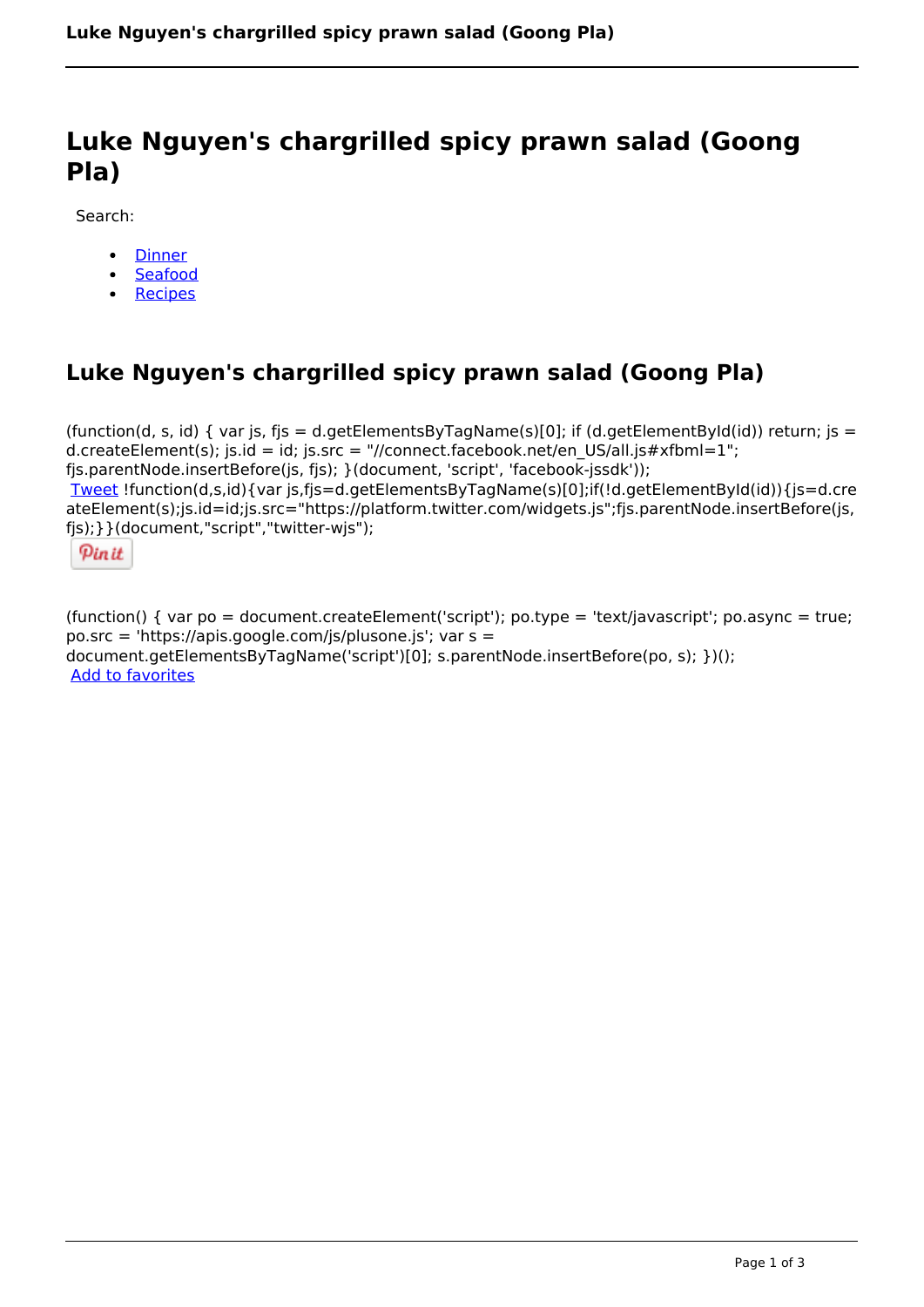

Rate this recipe

0 people are cooking this [Count me in](https://www.naturalhealthmag.com.au/flag/flag/favorites/2140?destination=printpdf%2F2140&token=b3ea8a481c52b39c30fcaa6c175d28f0)

Be transported to the streets of Bangkok with this spicy chargrilled prawn salad.

Hot-and-sour salads like this are at the heart of Thai cuisine and you can balance the chilli and lime juice to suit your own taste. Here, the prawns are the star. Gorgeously fresh chargrilled king prawns are used for this salad, served in their charred shells.

## **Ingredients** (serves 4 to 6 as part of a shared meal)

- 500 g raw king prawns (shrimp), peeled and deveined, heads and tails intact
- 1 tbsp Thai roasted red chilli paste
- 1 handful coriander (cilantro) sprigs, torn
- 1 handful mint leaves
- 1 handful Thai basil leaves
- 4 makrut (kaffir lime) leaves, finely sliced
- 4 cm piece lemongrass stalk, white part only, very finely sliced
- 4 red Asian shallots, finely sliced

Dressing